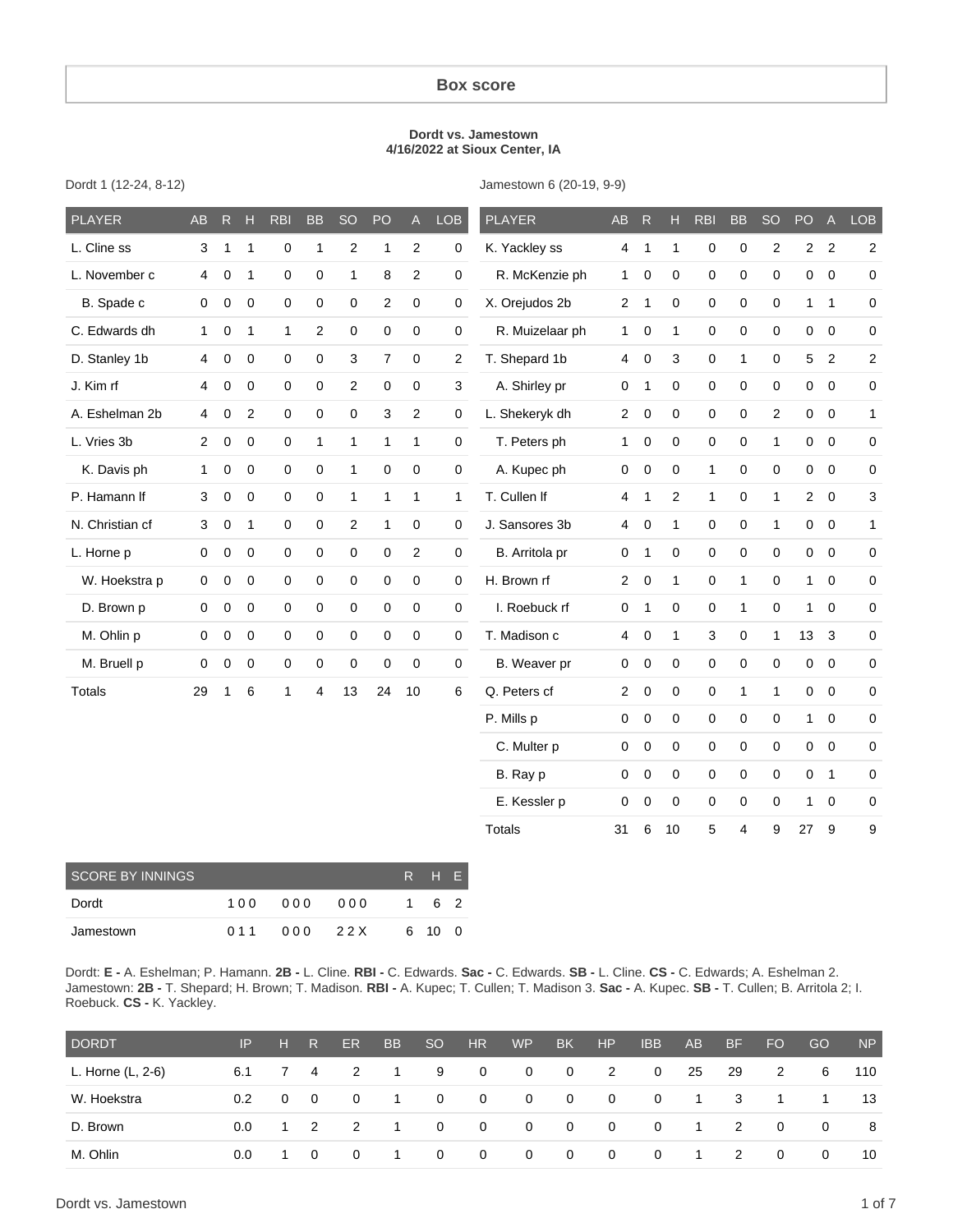| M. Bruell         | 1.0 | 1  | 0              | 0  | 0              | 0             | 0           | 0           | 0            | 0              | 0            | 3         | 3         | 2         | 0  | 4         |
|-------------------|-----|----|----------------|----|----------------|---------------|-------------|-------------|--------------|----------------|--------------|-----------|-----------|-----------|----|-----------|
| Totals            | 8.0 | 10 | 6              | 4  | 4              | 9             | 0           | 0           | 0            | $\overline{2}$ | 0            | 31        | 39        | 5         | 7  | 145       |
| <b>JAMESTOWN</b>  | IP  | н  | R              | ER | <b>BB</b>      | <sub>SO</sub> | <b>HR</b>   | <b>WP</b>   | <b>BK</b>    | <b>HP</b>      | <b>IBB</b>   | <b>AB</b> | <b>BF</b> | <b>FO</b> | GO | <b>NP</b> |
| P. Mills (W, 4-1) | 5.0 | 4  | 1              |    | $\overline{2}$ | 7             | $\mathbf 0$ | 0           | $\mathbf 0$  | 0              | $\mathbf 0$  | 16        | 19        | 3         | 3  | 76        |
| C. Multer         | 2.2 | 2  | $\mathbf 0$    | 0  | $\overline{2}$ | 5             | 0           | $\mathbf 0$ | $\mathbf 0$  | 0              | 1            | 9         | 11        | 1         | 1  | 46        |
| B. Ray            | 0.1 | 0  | $\overline{0}$ | 0  | 0              | 0             | 0           | 0           | 0            | 0              | 0            | 1         | 1         | 0         | 1  | 6         |
| E. Kessler        | 1.0 | 0  | $\mathbf 0$    | 0  | $\mathbf 0$    | 1             | $\mathbf 0$ | $\mathbf 0$ | $\mathbf{0}$ | $\mathbf 0$    | $\mathbf{0}$ | 3         | 3         | 1         | 1  | 9         |
| <b>Totals</b>     | 9.0 | 6  |                |    | 4              | 13            | $\mathbf 0$ | 0           | $\mathbf 0$  | $\mathbf 0$    | 1            | 29        | 34        | 5         | 6  | 137       |

Dordt: **Batters Faced -** L. Horne 29; W. Hoekstra 3; D. Brown 2; M. Ohlin 2; M. Bruell 3. **HBP -** L. Horne 2. Jamestown: **Batters Faced -** P. Mills 19; C. Multer 11; B. Ray; E. Kessler 3.

**Start:** 3:25 PM **Duration:** 3:24 **Attendance:** 0

Weather: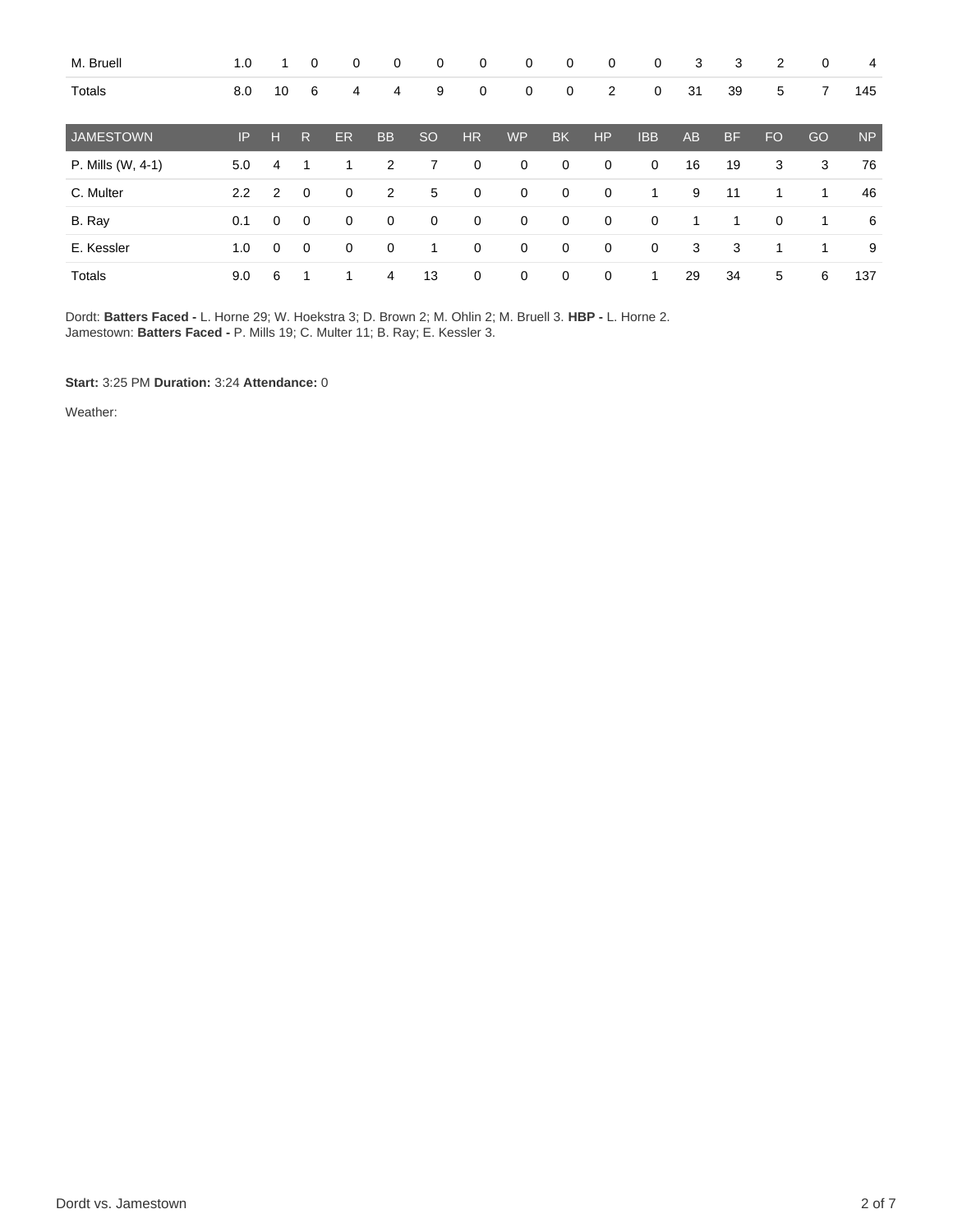# **Scoring Summary**

| <b>INNINGS</b>               | <b>PLAY</b>                                                                                     | $V - H$ |
|------------------------------|-------------------------------------------------------------------------------------------------|---------|
| Dordt<br>1st                 | C. Edwards flied out to If, SAC, RBI; L. Cline scored.                                          | 1 - 0   |
| Jamestown<br>2 <sub>nd</sub> | T. Madison reached first on an error by If, RBI; T. Cullen scored, unearned.                    | $1 - 1$ |
| Jamestown<br>3rd             | T. Cullen singled up the middle, RBI; A. Shirley scored.                                        | $1 - 2$ |
| Jamestown<br>7th             | A. Kupec flied out to cf, sacrifice fly, RBI; X. Orejudos advanced to third; K. Yackley scored. | $1 - 3$ |
| Jamestown<br>7th             | T. Shepard advanced to second; X. Orejudos scored on a passed ball, unearned.                   | $1 - 4$ |
| Jamestown<br>8th             | T. Madison doubled to center field, 2 RBI; I. Roebuck scored; B. Arritola scored.               | $1 - 6$ |

# **All Plays**

# **Dordt Top of 1st Inning**

L. Cline walked.

L. Cline stole second.

L. November grounded out to ss; L. Cline advanced to third. (1 out)

**C. Edwards flied out to lf, SAC, RBI; L. Cline scored.**

D. Stanley struck out looking. (3 out)

**Inning Summary: 1 Runs , 0 Hits , 0 Errors , 0 LOB**

## **Jamestown Bottom of 1st Inning**

K. Yackley struck out swinging. (1 out)

X. Orejudos grounded out to 1b unassisted. (2 out)

T. Shepard singled to shortstop.

L. Shekeryk struck out swinging, out at first c to 1b. (3 out)

**Inning Summary: 0 Runs , 1 Hits , 0 Errors , 1 LOB**

# **Dordt Top of 2nd Inning**

J. Kim grounded out to ss. (1 out)

A. Eshelman singled up the middle.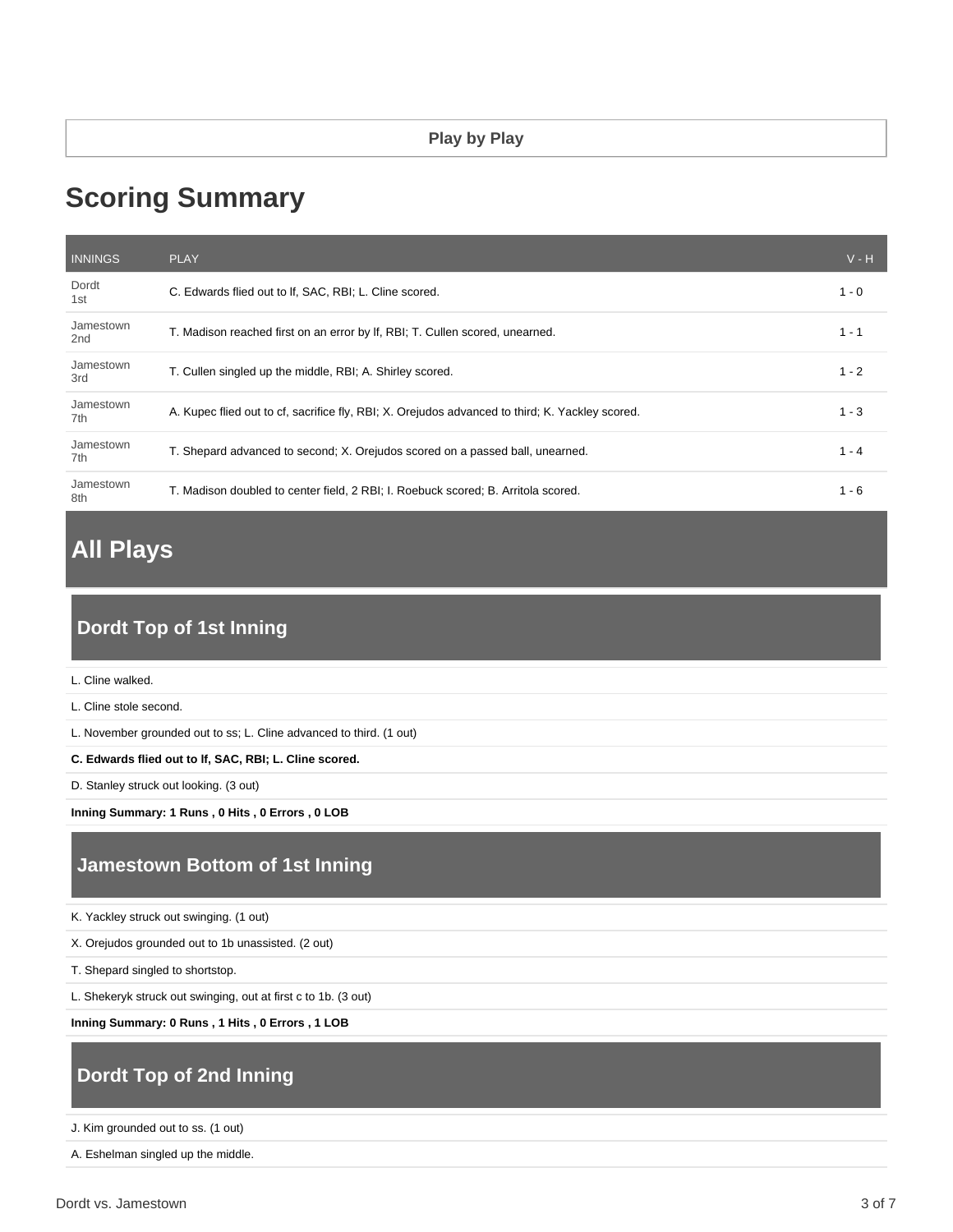L. Vries struck out swinging; A. Eshelman out at second c to ss, caught stealing. (3 out)

#### **Inning Summary: 0 Runs , 1 Hits , 0 Errors , 0 LOB**

### **Jamestown Bottom of 2nd Inning**

T. Cullen singled to shortstop.

J. Sansores struck out swinging. (1 out)

H. Brown doubled to right field; T. Cullen advanced to third.

**T. Madison reached first on an error by lf, RBI; T. Cullen scored, unearned.**

Q. Peters grounded out to p, SAC; T. Madison advanced to second; H. Brown advanced to third. (2 out)

K. Yackley struck out swinging. (3 out)

**Inning Summary: 1 Runs , 2 Hits , 1 Errors , 2 LOB**

#### **Dordt Top of 3rd Inning**

P. Hamann flied out to rf. (1 out)

N. Christian struck out looking. (2 out)

L. Cline struck out swinging. (3 out)

**Inning Summary: 0 Runs , 0 Hits , 0 Errors , 0 LOB**

#### **Jamestown Bottom of 3rd Inning**

X. Orejudos popped up to 2b. (1 out)

T. Shepard doubled to left field.

A. Shirley pinch ran for T. Shepard.

L. Shekeryk struck out swinging. (2 out)

**T. Cullen singled up the middle, RBI; A. Shirley scored.**

T. Cullen stole second.

J. Sansores popped up to ss. (3 out)

**Inning Summary: 1 Runs , 2 Hits , 0 Errors , 1 LOB**

## **Dordt Top of 4th Inning**

T. Shepard to 1b for A. Shirley.

L. November flied out to lf. (1 out)

C. Edwards singled to first base.

D. Stanley struck out swinging. (2 out)

C. Edwards out at second c to 2b, caught stealing. (3 out)

**Inning Summary: 0 Runs , 1 Hits , 0 Errors , 1 LOB**

### **Jamestown Bottom of 4th Inning**

H. Brown walked.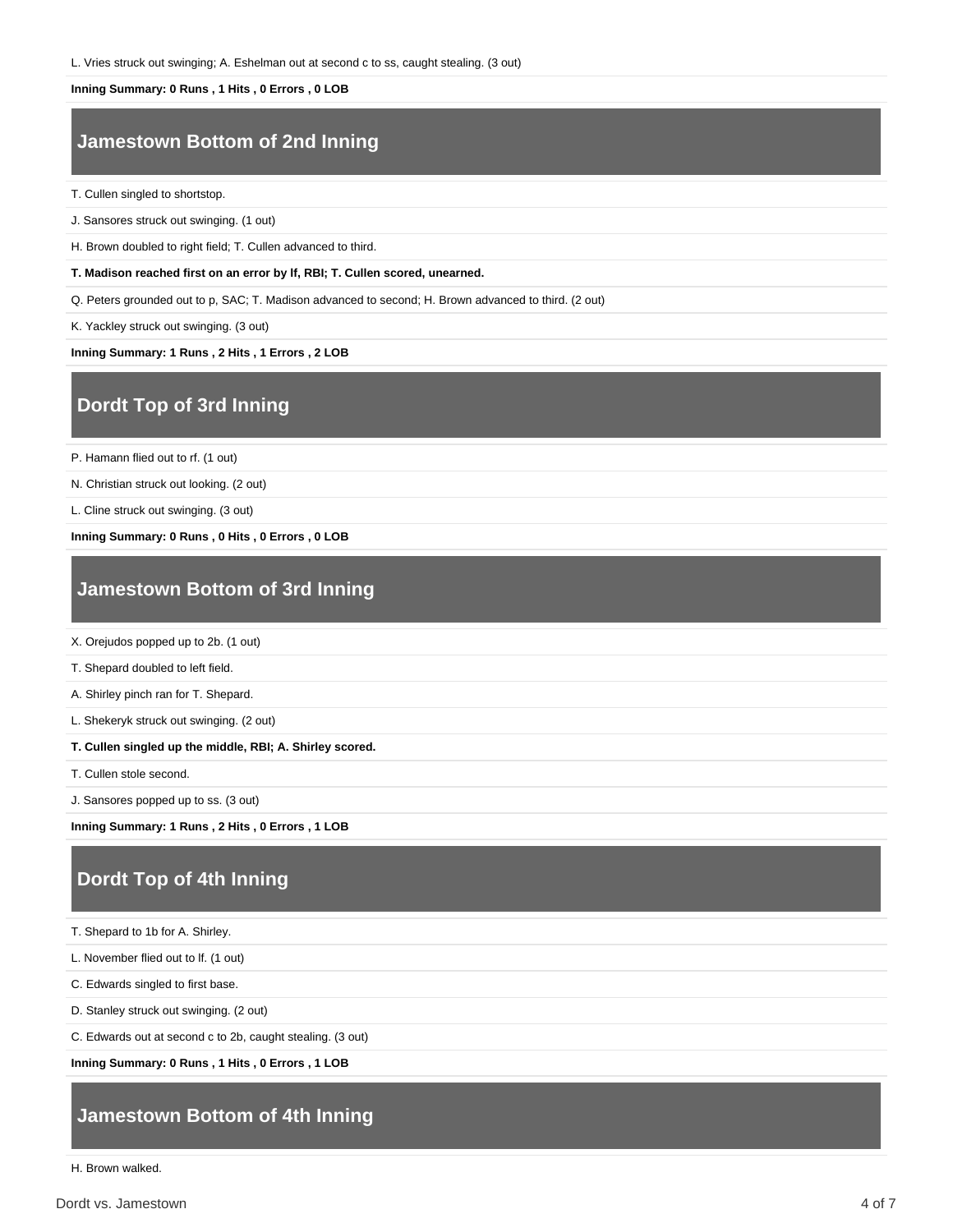T. Madison reached on a fielder's choice; H. Brown out at second 3b to 2b. (1 out)

B. Arritola pinch ran for T. Madison.

Q. Peters reached on a fielder's choice; B. Arritola out at second ss to 2b. (2 out)

Q. Peters out at first p to 1b, picked off. (3 out)

**Inning Summary: 0 Runs , 0 Hits , 0 Errors , 1 LOB**

#### **Dordt Top of 5th Inning**

T. Madison to c for B. Arritola.

J. Kim struck out swinging. (1 out)

A. Eshelman out at first 1b to p. (2 out)

L. Vries walked.

P. Hamann struck out looking. (3 out)

**Inning Summary: 0 Runs , 0 Hits , 0 Errors , 1 LOB**

#### **Jamestown Bottom of 5th Inning**

R. McKenzie pinch hit for K. Yackley.

- R. McKenzie reached first on an error by 2b.
- K. Yackley pinch ran for R. McKenzie.
- X. Orejudos hit by pitch; K. Yackley advanced to second.
- K. Yackley out at third c to 3b, caught stealing. (1 out)
- T. Shepard singled to right field; X. Orejudos advanced to second.
- T. Peters pinch hit for L. Shekeryk.

T. Peters struck out swinging. (2 out)

T. Cullen struck out looking. (3 out)

**Inning Summary: 0 Runs , 1 Hits , 1 Errors , 2 LOB**

#### **Dordt Top of 6th Inning**

K. Yackley to ss.

L. Shekeryk to dh for T. Peters.

N. Christian singled through the right side.

L. Cline doubled to right field; N. Christian advanced to third.

C. Multer to p for P. Mills.

L. November struck out swinging. (1 out)

C. Edwards was intentionally walked.

D. Stanley struck out swinging. (2 out)

J. Kim struck out swinging. (3 out)

**Inning Summary: 0 Runs , 2 Hits , 0 Errors , 3 LOB**

#### **Jamestown Bottom of 6th Inning**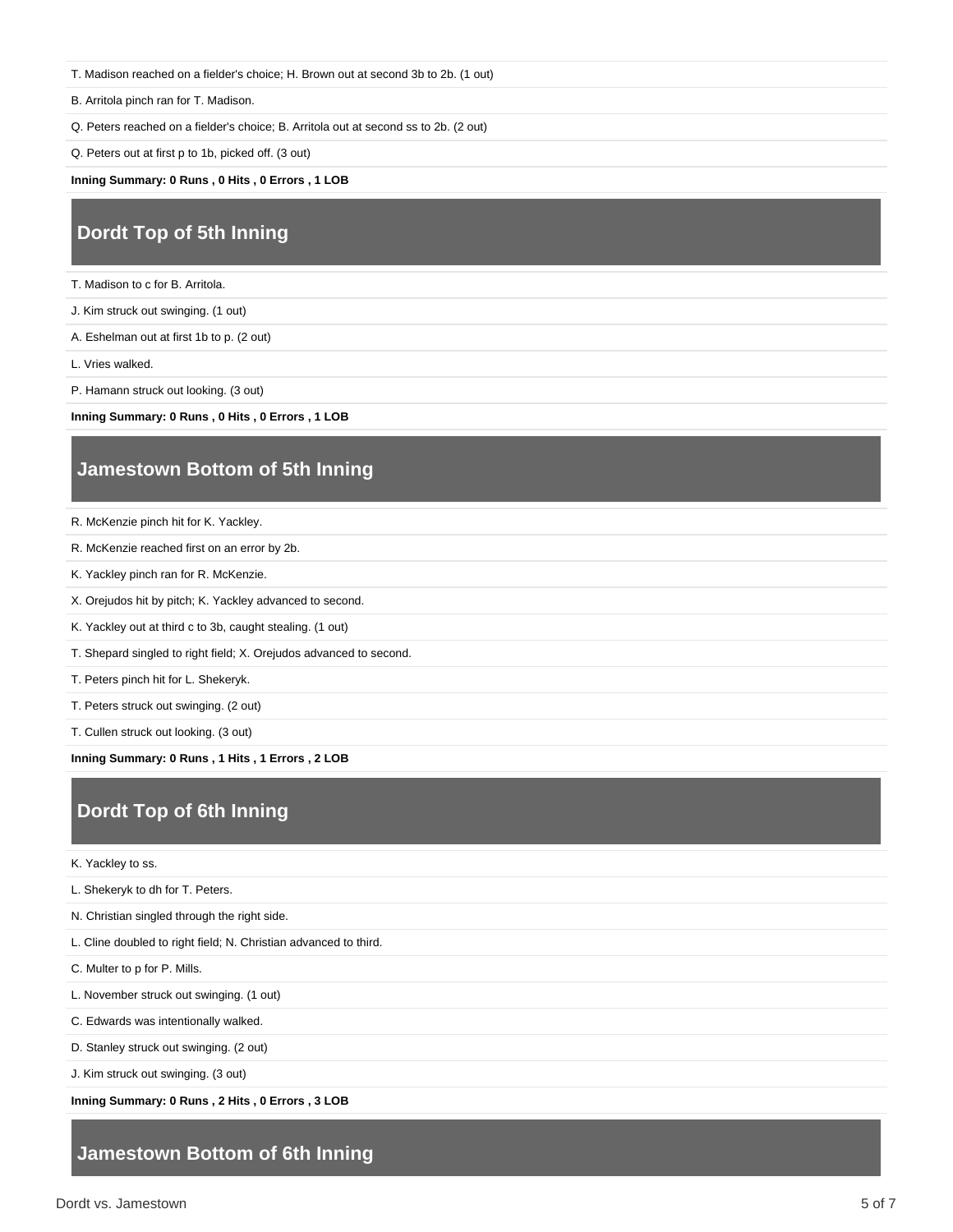J. Sansores grounded out to 2b. (1 out)

H. Brown grounded out to 2b. (2 out)

T. Madison struck out swinging. (3 out)

**Inning Summary: 0 Runs , 0 Hits , 0 Errors , 0 LOB**

## **Dordt Top of 7th Inning**

A. Eshelman singled to catcher.

A. Eshelman out at second c to ss, caught stealing. (1 out)

L. Vries grounded out to 2b. (2 out)

P. Hamann fouled out to 1b. (3 out)

**Inning Summary: 0 Runs , 1 Hits , 0 Errors , 0 LOB**

### **Jamestown Bottom of 7th Inning**

Q. Peters struck out swinging. (1 out)

K. Yackley singled to left field.

X. Orejudos hit by pitch; K. Yackley advanced to second.

W. Hoekstra to p for L. Horne.

T. Shepard walked; X. Orejudos advanced to second; K. Yackley advanced to third.

A. Kupec pinch hit for L. Shekeryk.

**A. Kupec flied out to cf, sacrifice fly, RBI; X. Orejudos advanced to third; K. Yackley scored.**

**T. Shepard advanced to second; X. Orejudos scored on a passed ball, unearned.**

T. Cullen grounded out to ss. (3 out)

**Inning Summary: 2 Runs , 1 Hits , 0 Errors , 1 LOB**

### **Dordt Top of 8th Inning**

I. Roebuck to rf for H. Brown.

N. Christian struck out looking. (1 out)

L. Cline struck out swinging. (2 out)

L. November singled through the right side.

K. Davis pinch ran for L. November.

C. Edwards walked; K. Davis advanced to second.

B. Ray to p for C. Multer.

D. Stanley grounded out to p. (3 out)

**Inning Summary: 0 Runs , 1 Hits , 0 Errors , 2 LOB**

#### **Jamestown Bottom of 8th Inning**

L. November to c for K. Davis.

D. Brown to p for W. Hoekstra.